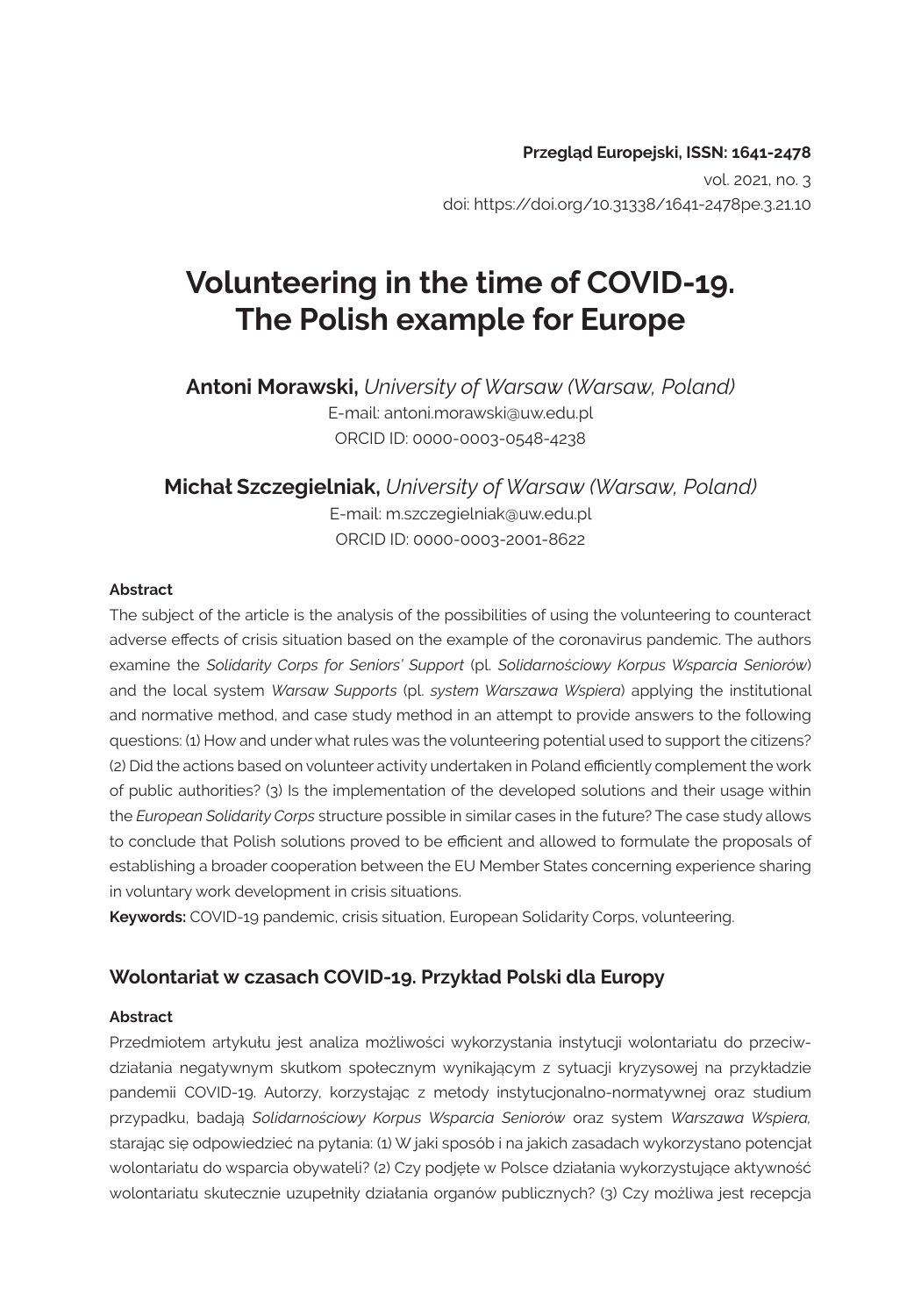wypracowanych rozwiązań i wykorzystanie ich w ramach struktury *Europejskiego Korpusu Solidarności* w podobnych sytuacjach w przyszłości? Analiza przedmiotowych przypadków pozwala stwierdzić, że polskie rozwiązania okazały się skuteczne i sformułować postulaty nawiązywania szerszej współpracy między państwami członkowskimi, dotyczącej wymiany doświadczeń w rozwijaniu wolontariatu w sytuacjach kryzysowych.

**Słowa kluczowe:** pandemia COVID-19, sytuacja kryzysowa, Europejski Korpus Solidarności, wolontariat.

One of the key objectives of any state's existence is to ensure security for its citizens. The occurrence of COVID-19 pandemic in 2020 led to the situation, where public institutions had to undertake the actions aimed at reducing its adverse effects on the social and economic level. For example, Małgorzata Dziembała and Agnieszka Kłos emphasise that "ways, in which the EU Member States cope with the consequences of the pandemic depend to a large extent on their ability to prevent and counteract shocks and the pace, at which the relevant response tools will be implemented" (Dziembała, Kłos 2021: p. 82).

The aim of this article is to present volunteering as a new instrument serving the purpose of minimising the adverse effects of the coronavirus pandemic, which may also be adopted at the European level. The working hypothesis assumes that in the face of the COVID-19 pandemic, solutions based on volunteering enabling efficient support for the citizens were developed.

To verify this hypothesis, the following research questions need to be answered:

- How and under what rules was the volunteering potential used to support the citizens?
- Did the actions based on volunteer activity undertaken in Poland efficiently complement the work of the public authorities?
- Is the implementation of the developed solutions and their usage within the *European Solidarity Corps* structure possible in similar cases in the future?

### **Methodology**

Volunteering is a topic, which frequently reoccurs in the available literature. However, until the present moment this type of activity was rarely discussed in the context of crisis management, or the actual support of the actions undertaken by public institutions in crisis situations. Furthermore, the coronavirus pandemic, being a relatively new phenomenon, has been present in the scientific discourse only since 2020. Therefore, the article fills in the existing gap in the scholar literature.

This article discusses issues linked with alleviating adverse social consequences of the COVID-19 pandemic and implementing anti-crisis measures based on voluntary activity of the citizens. The necessity to ensure security in the light of the coronavirus crisis has become a problem concerning all EU Member States expanding to a global scale. In view of the fact that the subject matter of the paper will be the developed model of interaction between public institutions based on civic volunteering (a good model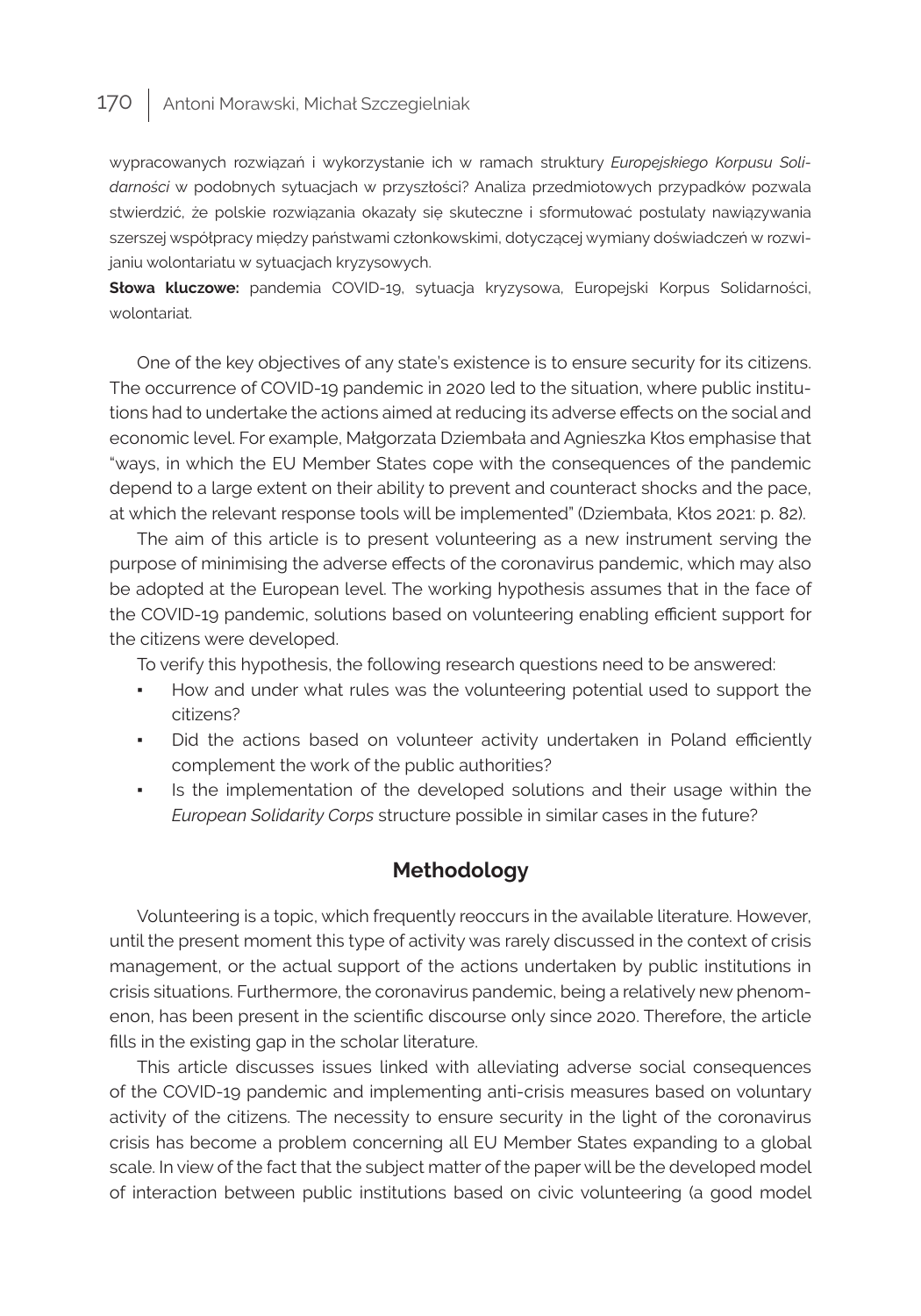that can be propagated in other countries), it seems reasonable to apply the paradigm of Europeanisation in a horizontal perspective treated as the process of transferring the solutions and experiences between the Member States rather than the final result (Börzel, Risse 2012; Schimmelfennig 2010; Witkowska 2013: p. 124).

The institutional-normative method and the case study (with respect to the analysis of Polish solutions implemented in connection with the ongoing COVID-19 pandemic) were used for verifying the research hypothesis.

This article consists of three parts. The first part includes a conceptualisation of the basic notions and COVID-19 depiction as a crisis situation. Next, an analysis of Polish solutions, i.e., the nationwide *Solidarity Corps for Seniors' Support* (pl. *Solidarnościowy Korpus Wsparcia Seniorów*) and the local system *Warsaw Supports* (pl. s*ystem Warszawa Wspiera*) were carried out. The final part identified possibilities of expanding the actions of the *European Solidarity Corps* based on Polish experiences and an estimation of the existing opportunities/possibilities and limitations.

### **Volunteering in crisis situations**

At the moment, there is no one, generaly accepted definition of volunteering. This term is derived from the Latin word *voluntarius,* which means "willing, of one's own free will" (Online Etymology Dictionary WWW). It emphasises the axiological basis of the characterised notion, which is based on voluntariness. Additionally, Agnieszka Bejma distinguishes two additional features of volunteering activity, i.e. "free nature and acting in favour of individuals from outside the family, colleagues and friends" (Bejma 2012: p. 35), which only confirms the interest-free willingness to support others by the volunteer. Furthermore, Anna Kanios refers to it as "a varied social movement, which may be depicted by identifying its crucial components" (Kanios 2008: p. 47). In light of the foregoing, for the purpose of this article, volunteering has been defined as interest-free, non-profit actions undertaken out of one's own free will in favour of the members of local community, whose needs have not been satisfied as a result of activity of public institutions.

The global coronavirus pandemic has all the characteristic features, which allow to classify it as a crisis situation. In reference to the definition introduced by Waldemar Kitler, the element that is particularly distinct is an imbalance and loss of possibilities of controlling the course of events (Kitler 2007: p. 20). Taking into account the scale and duration of the pandemic, which in Poland can be traced back to the first infection case identified on 4<sup>th</sup> March 2020 (Szarota 2020: p.15), it has been the longest and the broadest crisis situation in the contemporary history. The specific nature of the pandemic threat, its potential to affect everybody, makes it ubiquitous and leads to a diminished sense of security in public sphere, because according to Michał Brzeziński, threats evoke social reactions including fear, horror or panic (Brzeziński 2021: p. 272). It has to be emphasised that since 2007, Poland has had a well-established crisis management system in case of similar situations, which includes procedures for reacting in situations including epidemic,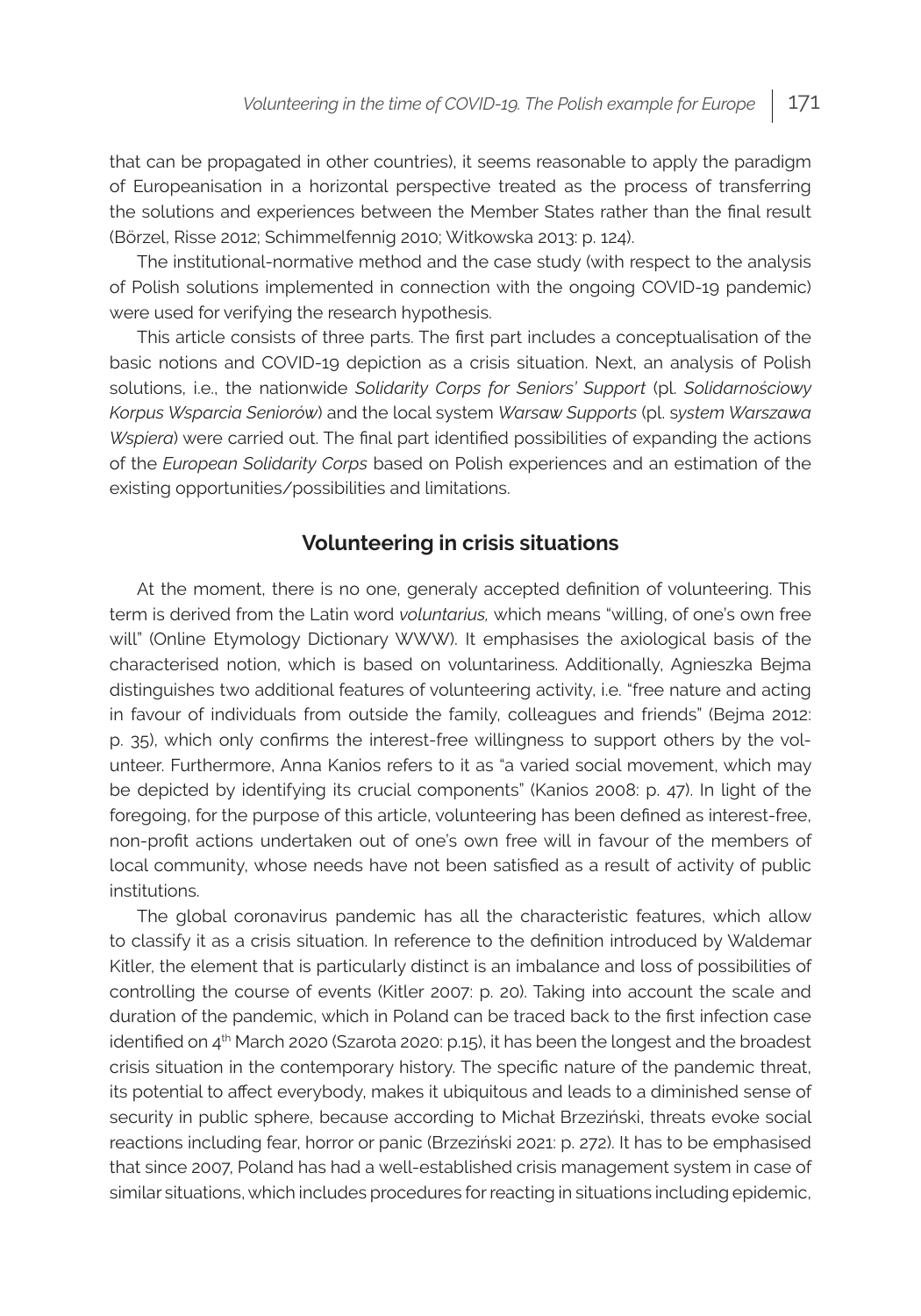and which is supported by the prevailing acts, especially the *National Crisis Management Plan* (see: Rządowe Centrum Bezpieczeństwa WWW).

In research on crisis management, it has been a common practice to divide this process into four phases referred to: *mitigation, preparedness, response, and recovery* occurring in a closed cycle (Baird 2010: s. 1). Focusing on the activities undertaken during the pandemic, which can be classified as the *response* phase, three key groups of activities can be identified: the first one was focused on providing medical help to the infected people (through the healthcare system), the second one – consisting in limiting the spreading of the infections (through measures including quarantine), and the third one was focused on indirect curbing of infections by applying legal measures such as restrictions, prevention and communication (e.g. shopping hours for seniors). This typology concerns primarily the period, when vaccines were not available.

An important element of the third phase was communicating the importance of the infection risk among elderly people with weaker immune system and concurrent diseases, especially those of chronic nature (Ministerstwo Zdrowia 2020a). It had a profound justification as in seniors's cases "the disease was the hardest, particularly when it was coupled with other conditions" (Szarota 2020: p. 15). It was the group that became the target of preventive measures. In March 2020, the Chief Sanitary Inspector publicly communicated to elderly people that visiting public places should be limited and that they should ask their families for help in everyday situations such as shopping, medical supplies, or handling administrative and posting matters (Ministerstwo Zdrowia 2020b). Thus, an unprecedented situation occurred, in which the government appealed to the vast part of the public, because seniors constitute over 25% of the population of Poland (Ministerstwo Rodziny i Polityki Społecznej 2021a: p.5), to stay at home and avoid activities, which, in particular, determine their ability to live an independent life within the society.

Whether in light of the above-mentioned communication followed by legal measures (with respect to limited movement), individuals at particular risk actually remained at home requires separate research. It could be assumed, however, that when formulating such appeals public authorities must have envisaged the consequences, which were extremely difficult for the seniors. Based on the available study data, "individuals over 65 years old usually inhabit single-generation households", while "every third individual lives in a single-person household" with the percentage increasing up to 50% in the age group over 80" (*Samotność…* 2018). The circumstances led to a situation, where the government had to face an immense challenge of providing support to this group of society.

In an attempt at precise identification of public institutions to satisfy those challenges, the social security system should be subject of analysis. Looking through the prism of its objectives, the relevant support should be ensured by the *Social Welfare Centres (SWC)* operating at the local level. However, considering the number of individuals requiring support, as well as the scale of the problem, it has to be acknowledged, that it exceeded the possibilities of efficient operation of such units, especially in light of the fact that SWCs had to satisfy the needs of individuals already supported by them, which, due to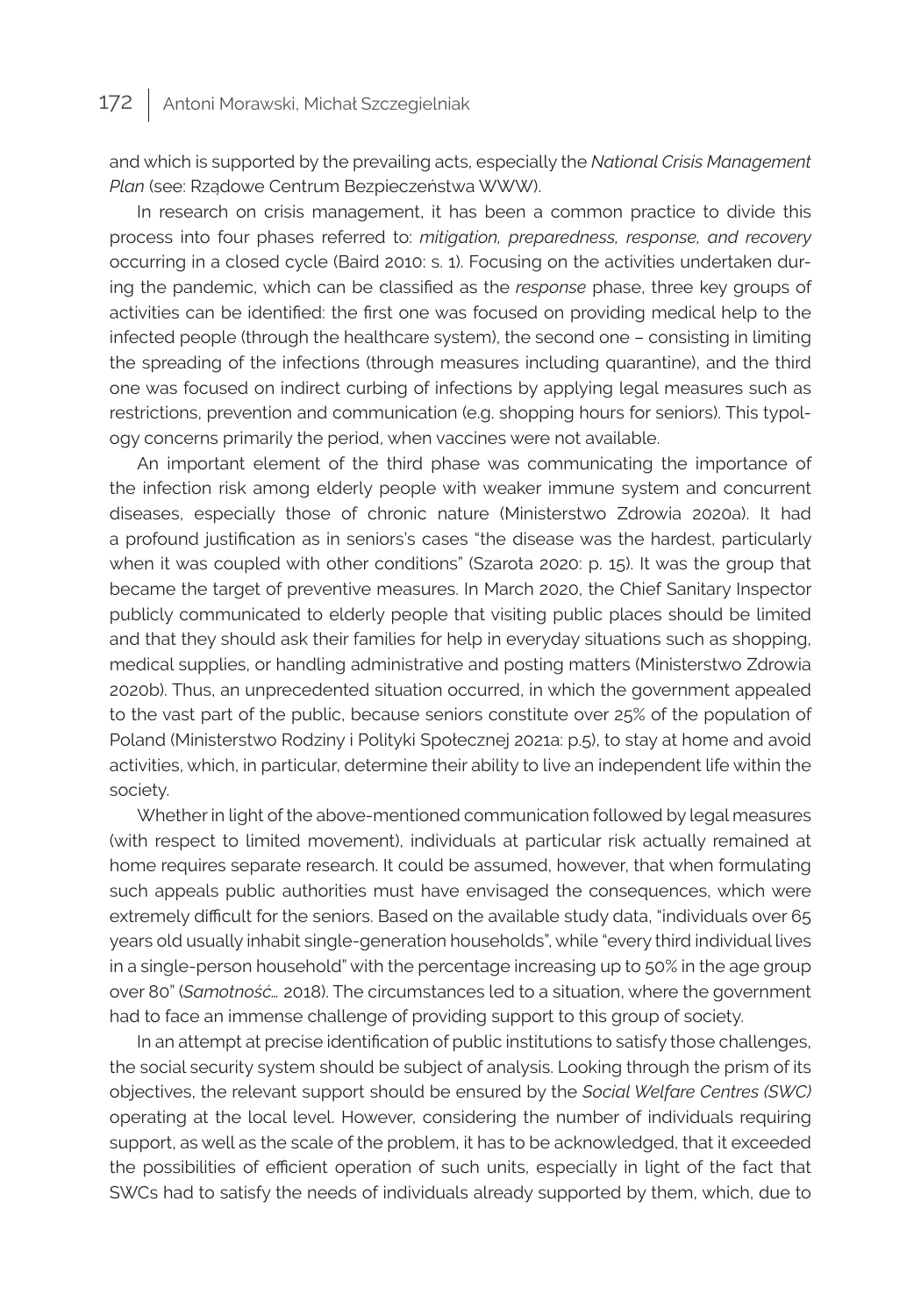the ongoing pandemic, became increasingly difficult. To sum up, the occured situation illustrates the "imbalance" referred to the definition proposed by Waldemar Kitler in regard to the relationship between the needs of the society and the operational possibilities of the state.

The presented circumstances resulted in the necessity to engage social potential to satisfy the needs of the largest of the risk groups, i.e., the elderly. The nature and scale of the phenomenon encouraged use of the existing mechanism enabling the support of national institutions by citizens, i.e., through volunteering. It has to be noted, that the engagement of individuals in crisis situations is generally known, and volunteering is a tool widely used in such situations. There are many examples of structured involvement of volunteers by the state, as well as spontaneous participation of groups and individuals in activities, where state organisations fail. Researchers emphasise that in view of such phenomena, groups, as well as individuals, come to act together, become stronger and capable of altruistic actions (Twigg, Mosel 2017: p. 444). Polish experiences in this regard concerns social engagement in combating the consequences of flooding especially the one of 1997 (Mizgalewicz 2017: p. 20).

### **Examples of Polish solutions**

The situation necessitated that the government adopted relevant measures to enable engagement of volunteers in supportive actions. At the central level, cooperation with the Chancellery of the Prime Minister of Poland and the Ministry of Family and Social Policy led to the launch of the *Solidarity Corps for Seniors' Support,* which was inaugurated on 23rd October 2020 (Ministerstwo Rodziny i Polityki Społecznej 2020a). The objective of the programme was to offer support to the seniors, who due to the pandemic situation decided to stay at home. It consisted of three elements: the national call centre, the website, and the local subsidies programme (see: Ministerstwo Rodziny i Polityki Społecznej 2020). The programme was carried out based on Art. 17 section 2 item 4 of the Social Assistance Act, which admits a possibility of "undertaking other measures in the social security area based on the local analysis, which under the pandemic circumstances will include actions in favour of seniors protection against COVID-19" (Ministerstwo Rodziny i Polityki Społecznej 2020b: p. 3), with the coordination at the regional level performed by the voivodes. An elderly person over 70 could call a dedicated phone number and request support. The information was subsequently relayed to the social welfare centre with the jurisdiction of the place of residence of the person, which through the broad network of volunteers reporting their readiness to help on a dedicated website were able to provide adequate service. Use of volunteers allowed to unburden local SWCs, which were not able to help all the individuals in need due to a limited number of social workers.

An example of such actions at the local government level can be the system *Warsaw Supports*, which aim was to bring help to persons under quarantine, the self-isolated people, as well as individuals, who otherwise needed help in connection with the pandemic. The provided support was primarily focused on delivering food and medicine.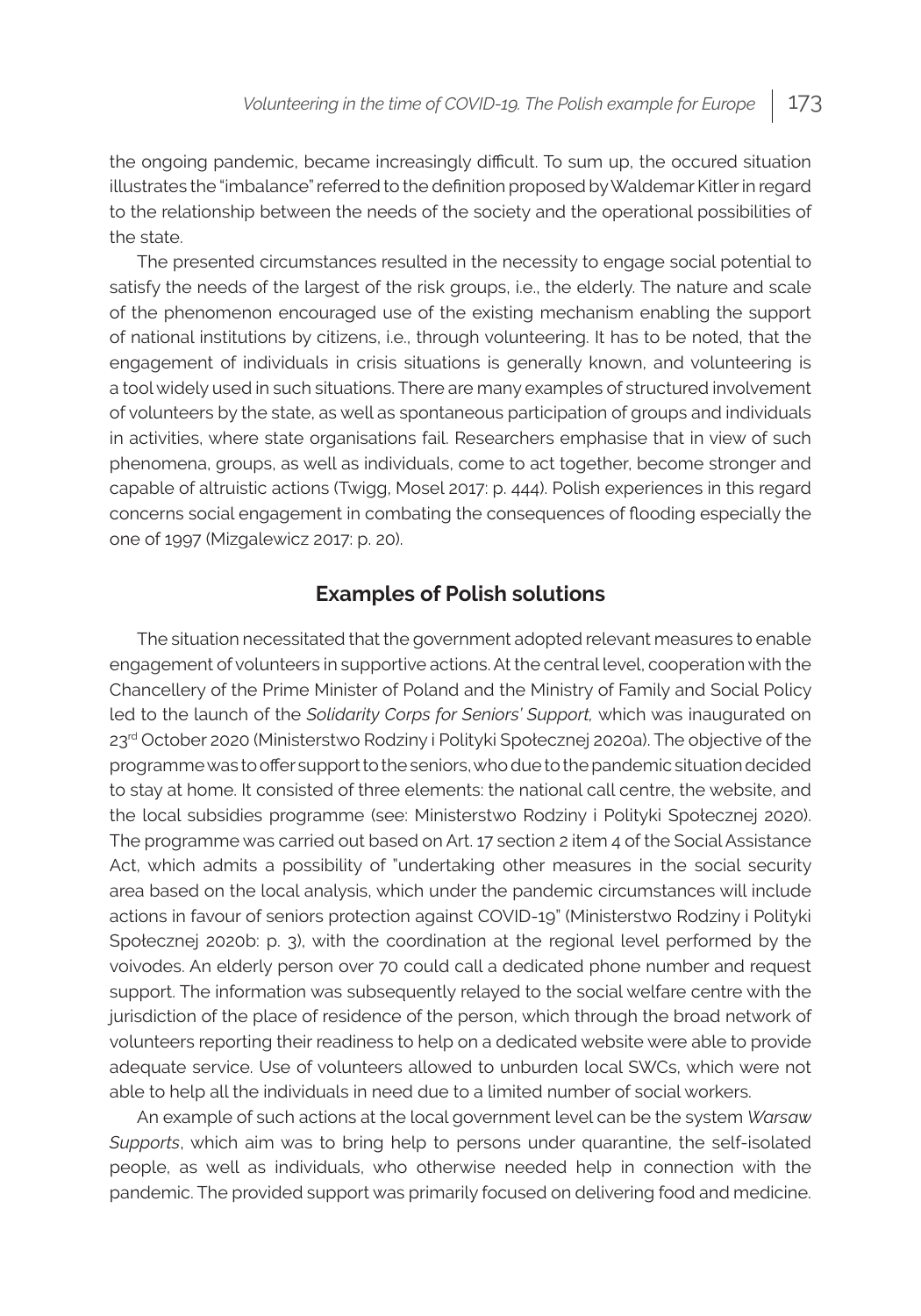In March 2020, a system comprising 18 district teams was appointed (the division derives from the specific administrative structure of Warsaw, which also differs from the functioning of the other Polish cities). Each team was to include local government administration staff (District Office), SWC workers and other individuals – "especially NGO's staff working in districts and volunteering networks" (Zarządzenie nr 469/2020). The above-described system may be seen as a positive example of the synergies between local governments, specialised institutions and social potential. Volunteers forming the system offered direct help to those in need by shopping for them, walking pets, or removing waste while SWCs and local administration acted as help coordinators receiving calls from those who needed it as well as from other individuals (*Warszawa wspiera* WWW). Thus, the resources were efficiently utilised, and at the same time the system was safe. It has to be pointed out that offering help in a way preventing exposure of the supporters and recipients of the support to infection risk and minimising the risk of the situation being taken advantage of the situation for criminal activity (impersonating volunteers to rob an elderly person) was of the utmost importance.

### **Results**

Within the *Solidarity Corps for Seniors' Support*, over 20 thousand of elderly individuals received support from 13 thousand volunteers (Ministerstwo Rodziny i Polityki Społecznej 2021b). It seems that this success derived from the fact that centralised institutions took the burden of establishing a dedicated call centre enabling request reporting, and a website with a pool of potential volunteers to be used by communes or organisations operating in close contact with people. The adopted solution allowed to reduce expenses linked with the development of the necessary tools, which would have been incomparably higher if they had been created by each local government organisation separately; it also enabled to unify the procedure for registering the needs and offering support countrywide. Furthermore, at the local governments' level, the above-mentioned solutions proved to be indispensable and efficient – since the end of March until the beginning of November 2020, within the system *Warsaw Supports* the support programme covered 1.8 thousand seniors (see: *Warszawa wspiera seniorów* 2020). It is worth noting that each person requiring help received it.

The presented information justifies a positive answer to the question presented at the beginning of this article – those actions based on volunteering activity undertaken in Poland efficiently completed the operations of public authorities. The government institutions did not have sufficient capacity to offer help on such a scale, which is a characteristic of the crisis situations. Volunteers offered efficient support and introduction of systemic solutions enabling effective management of this potential resulting in synergies between the state and society, and social action was of pivotal importance.

Considering the efficiency of the aforementioned Polish solutions, a question may be posed, whether each of the EU states encountered a similar issue. Although, this problem requires separate and additional research, however, basing on the Polish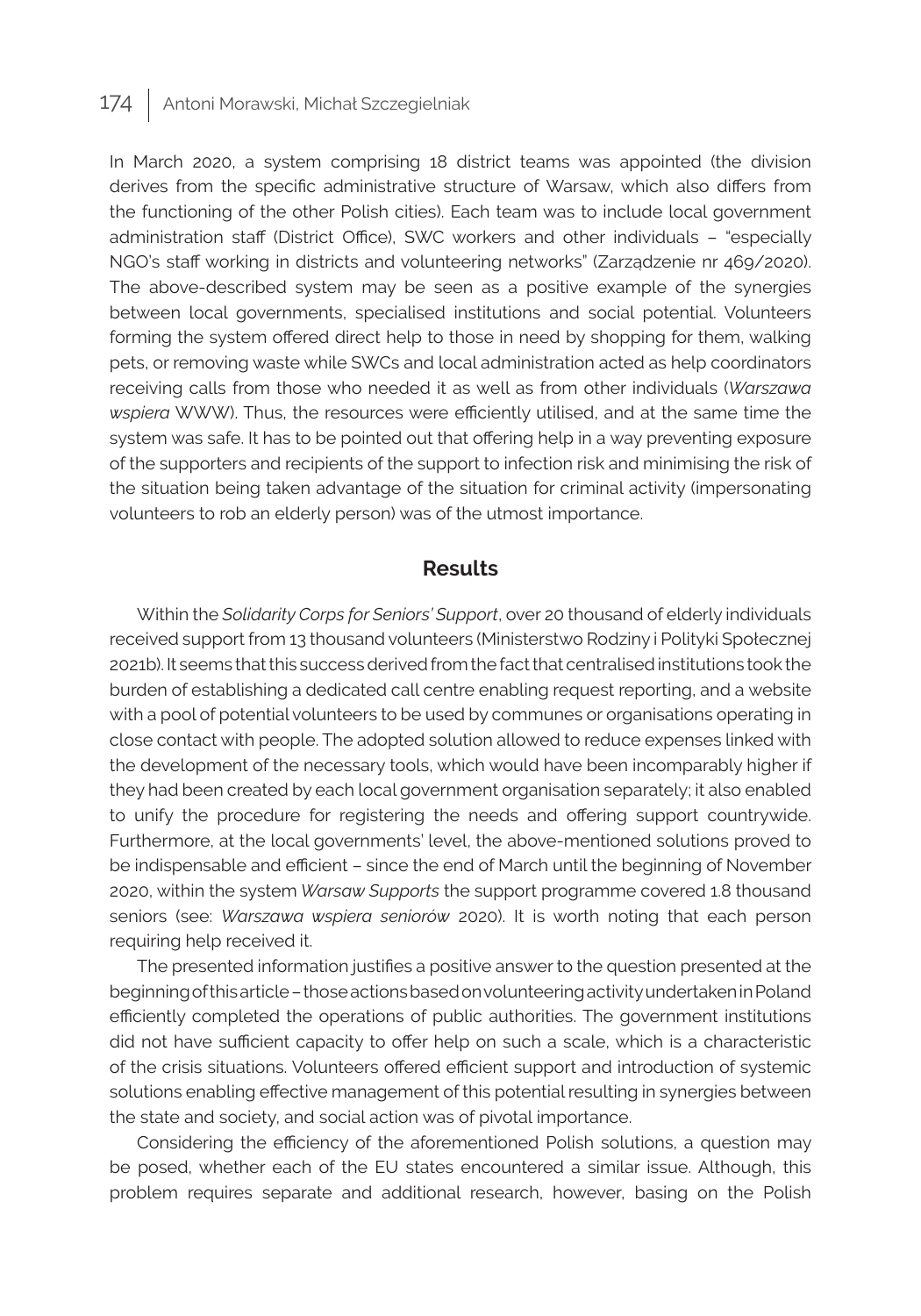context presented above, it may be a subject for consideration, whether or not the use of volunteers in crisis situations is a potential field for cooperation between the EU Member States.

In the analysis of the volunteering-related issues, it is impossible to overlook the already functioning tool serving the purpose of development of volunteering in the EU states, i.e. *European Voluntary Corps*, whose objective was defined as "to promote solidarity as a value, mainly through volunteering, to enhance the engagement of young people and organisations in accessible and high quality solidarity activities as means to contribute to strengthening cohesion, solidarity, democracy and citizenship in Europe, while also responding to societal challenges and strengthening communities, with particular effort to promote social inclusion. It shall also contribute to European cooperation that is relevant to young people" (European Commission 2020: p. 6). During the development of the programme, the need to create solutions in crisis situations was taken into account in European Parliament's resolution: "Given the significant increase in humanitarian crises and global emergencies, and with a view to enhancing the promotion of solidarity and the visibility of humanitarian aid among Union citizens, there is a need to develop solidarity between Member States and with third countries affected by man-made or natural disasters." (European Parliament Legislative Resolution P8\_TA/2019/0150: p. 3). However, the Corps operates primarily on the transnational level encouraging volunteers' mobility between Member States (Council Recommendation 2008/C 319/03) and participation in volunteer projects (also those linked with the humanitarian support) as well as execution of "solidarity projects" (i.e., bottom-up initiatives of young people). It also carries out a number of additional activities enhancing the quality and supporting the principal activities. The programme focusses primarily on young people (who constitute only part of all volunteers). The Corps' actions currently cater for the pandemic context making it a priority. It is ensured by the following: "This year's priority is focused on COVID-19 impact and recovery, particularly through supporting the health and social care systems with activities tackling prevention, promotion and support in the field of health…" (European Commission 2021: p. 30).

### **Conclusions**

It may be concluded that volunteering work of young people, as well as their mobility during the work, are socially important issues from the pan-European perspective. It is worth considering whether or not, in the face of such issues as pandemic, the *European Voluntary Corps'* actions should be extended to fulfil the above-mentioned goals. It seems justified to propose expansion of the Corps' activities or to create a new instrument to enhance its work. It also seems that typically horizontal actions enabling establishment of cooperation between the states with respect to exchange of experience in the development of volunteering programmes may be required. The pandemic example shows that one of the areas of such an exchange could be a solution based on engaging volunteers in crisis situations. Individual solutions worked out in the EU Member States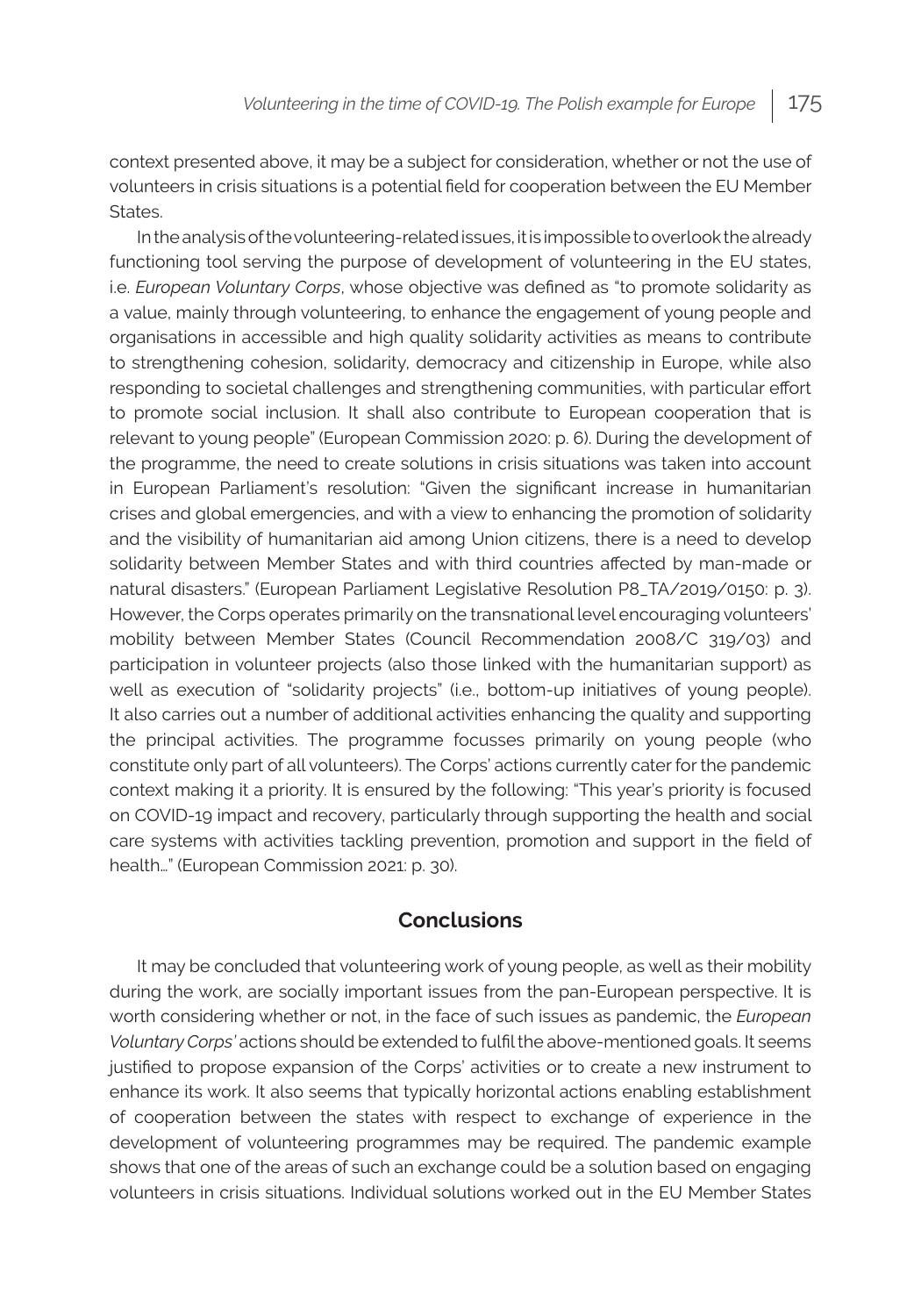may contain valuable elements capable of being implemented in the other countries. The reflections on this topic may, therefore, be concluded by a proposal of further research of the possibilities of cooperation in the development of horizontal solutions with respect to volunteer engagement in crisis situations at the pan-European level.

**Antoni Morawski** – PhD, assistant professor at the Department of Internal Security, Faculty of Political Science and International Studies, University of Warsaw. His research interests are focused mainly on crisis management and social activity in this area.

**Antoni Morawski** – doktor w zakresie nauk o bezpieczeństwie, adiunkt w Katedrze Bezpieczeństwa Wewnętrznego na Wydziale Nauk Politycznych i Studiów Międzynarodowych Uniwersytetu Warszawskiego. Jego zainteresowania badawcze koncentrują się głownie na zarządzaniu kryzysowym i aktywności społecznej w tym obszarze.

**Michał Szczegielniak** – MA, assistant at the Department of State Sciences and Public Administration, Faculty of Political Science and International Studies, University of Warsaw. He specialises in issues related to public administration, civil society and senior policy.

**Michał Szczegielniak** – magister, asystent w Katedrze Nauk o Państwie i Administracji Publicznej na Wydziale Nauk Politycznych i Studiów Międzynarodowych Uniwersytetu Warszawskiego. Specjalizuje się w zagadnieniach związanych m. in. z administracją publiczną, społeczeństwem obywatelskim i polityką senioralną

### $\bullet$  References:

- BAIRD Malcolm E. (2010), *The "Phases" of Emergency Management,* Vanderbilt Center for Transportation Research (VECTOR), January *2010.*
- BEJMA Agnieszka (2012), *Wolontariat w Polsce i Europie Środkowo-Wschodniej. Prawo i praktyka,*  Warszawa.
- BÖRZEL Tanja A., RISSE Thomas (2012), *From Europeanisation to diffusion: introduction*, "West European Politics", vol. 35(1), DOI: 10.1080/01402382.2012.631310.
- BRZEZIŃSKI Michał (2021), *Sytuacja Kryzysowa*, w: Andrzej Misiuk, Jolanta Itrich-Drabarek, Magdalena Dobrowolska-Opała (red.), *Encyklopedia bezpieczeństwa wewnętrznego*, Warszawa.
- COUNCIL RECOMMENDATION (2008/C 319/03) of 20 November 2008 on the mobility of young volunteers across the European Union, OJ C 319, 13.12.2008.
- DZIEMBAŁA Małgorzata, KŁOS Agnieszka (2021), *Pandemia COVID-19 a gospodarka Unii Europejskiej – instrumenty antykryzysowe oraz implikacje dla budżetu UE i jej państw członkowskich*, "Przegląd Europejski", no. 1/2021. DOI: 10.31338/1641-2478pe.1.21.5
- EUROPEAN COMMISSION (2020), European Solidarity Corps 2020, https://europa.eu/youth/sites/ default/files/european-solidarity-corps-guide\_2020\_en.pdf (31.12.2020).
- EUROPEAN COMMISSION (2021), European Solidarity Corps 2021, https://eusolidaritycorps.eupa. org.mt/wp-content/uploads/sites/12/2021/04/european\_solidarity\_corps\_guide\_2021.pdf (15.04.2021)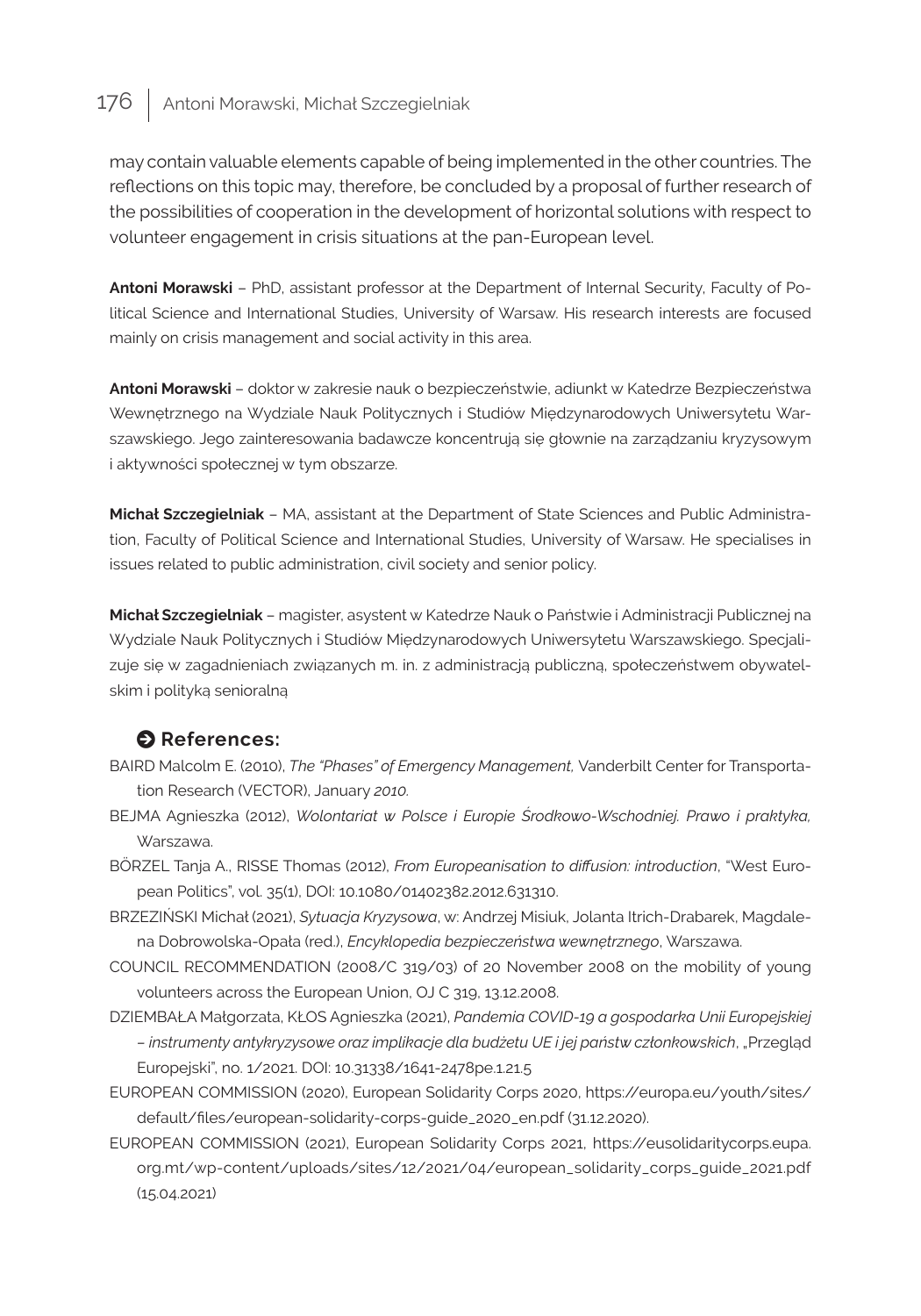EUROPEAN PARLIAMENT LEGISLATIVE RESOLUTION (P8\_TA(2019)0150) of 12 March 2019 on the proposal for a regulation of the European Parliament and of the Council establishing the European Solidarity Corps programme and repealing [European Solidarity Corps Regulation] and Regulation (EU) No 375/2014 (COM(2018)0440 – C8-0264/2018 – 2018/0230(COD))

KANIOS Anna (2008), *Społeczne kompetencje studentów do pracy w wolontariacie*, Lublin.

- KITLER Waldemar (2007), *Istota zarządzania kryzysowego*, in: J. Gryz, W. Kitler (eds) *System reagowania kryzysowego*, Toruń.
- MINISTERSTWO RODZINY I POLITYKI SPOŁECZNEJ (2020a)*, Rząd uruchamia Solidarnościowy Korpus Wsparcia Seniorów*, https://www.gov.pl/web/rodzina/rzad-uruchamia-solidarnosciowykorpus-wsparcia-seniorow (23.10.2020).
- MINISTERSTWO RODZINY I POLITYKI SPOŁECZNEJ (2020b)*, Program ,,Wspieraj Seniora"*, https:// www.gov.pl/web/rodzina/program-wspieraj-seniora---solidarnosciowy-korpus-wsparciaseniorow-w-pytaniach-i-odpowiedziach (26.10.2020)
- MINISTERSTWO RODZINY I POLITYKI SPOŁECZNEJ (2021a), *Informacja o sytuacji osób starszych w Polsce za 2020 r.,* https://www.gov.pl/web/rodzina/informacja-o-sytuacji-osob-starszych-wpolsce-za-2020-r (25.08.2021)
- MINISTERSTWO RODZINY I POLITYKI SPOŁECZNEJ (2021b)*, Solidarnościowy Korpus Wsparcia Seniorów. Ważna pomoc w czasie pandemii*, https://www.gov.pl/web/rodzina/solidarnosciowykorpus-wsparcia-seniorow-wazna-pomoc-w-czasie-pandemii (02.03.2021).
- MINISTERSTWO ZDROWIA (2020a), *Koronawirus co musisz wiedzieć?*, https://www.gov.pl/web/ zdrowie/co-musisz-wiedziec-o-koronawirusie (13.03.2020).
- MINISTERSTWO ZDROWIA (2020b), *Informacja Głównego Inspektora Sanitarnego dla seniorów*, https://www.gov.pl/web/zdrowie/informacja-glownego-inspektora-sanitarnego-dla-seniorow (10.03.2020).
- MIZGALEWICZ Paweł (2017), *Dni prawdziwej wspólnoty (Ład społeczny Wrocławia w obliczu powodzi)*, in: G. Czekański (ed.), *Dolny Śląsk. Pamiętam Powódź,* Fundacja im. Tymoteusza Karpowicza, Ośrodek Pamięć i Przyszłość.
- ONLINE ETHYMOLOGY DICTIONARY (WWW), *Voluntary (adj.)*, https://www.etymonline.com/word/ voluntary#etymonline\_v\_7878 (22.10.2021).
- RZĄDOWE CENTRUM BEZPIECZENSTWA (WWW), *Krajowy Plan Zarządzania Kryzysowego,* https:// www.gov.pl/web/rcb/krajowy-plan-zarzadzania-kryzysowego (23.10.2021)
- *SAMOTNOŚĆ POLSKIEGO SENIORA* (2018), https://arc.com.pl/samotnosc-polskiego-seniora (15.08.2018).
- SCHIMMELFENNIG Frank (2010), *Europeanisation beyond the Member States*, "Zeitschrift für Staatsund Europawissenschaften (ZSE)/Journal for Comparative Government and European Policy", vol. 8, no. 3.
- SZAROTA Zofia (2020), *Indywidualne strategie adaptacyjne osób starszych w czasach pandemii COVID-19,* ,,EXLIBRIS Biblioteka Gerontologii Społecznej", no. 2 (19).
- TWIGG John, MOSEL Irina (2017), *Emergent groups and spontaneous volunteers in urban disaster response*, "Environment & Urbanization", vol. 29(2).
- *WARSZAWA WSPIERA SENIORÓW* (2020), https://pragapld.um.warszawa.pl/-/warszawa-wspiera- -seniorow (09.11.2020).